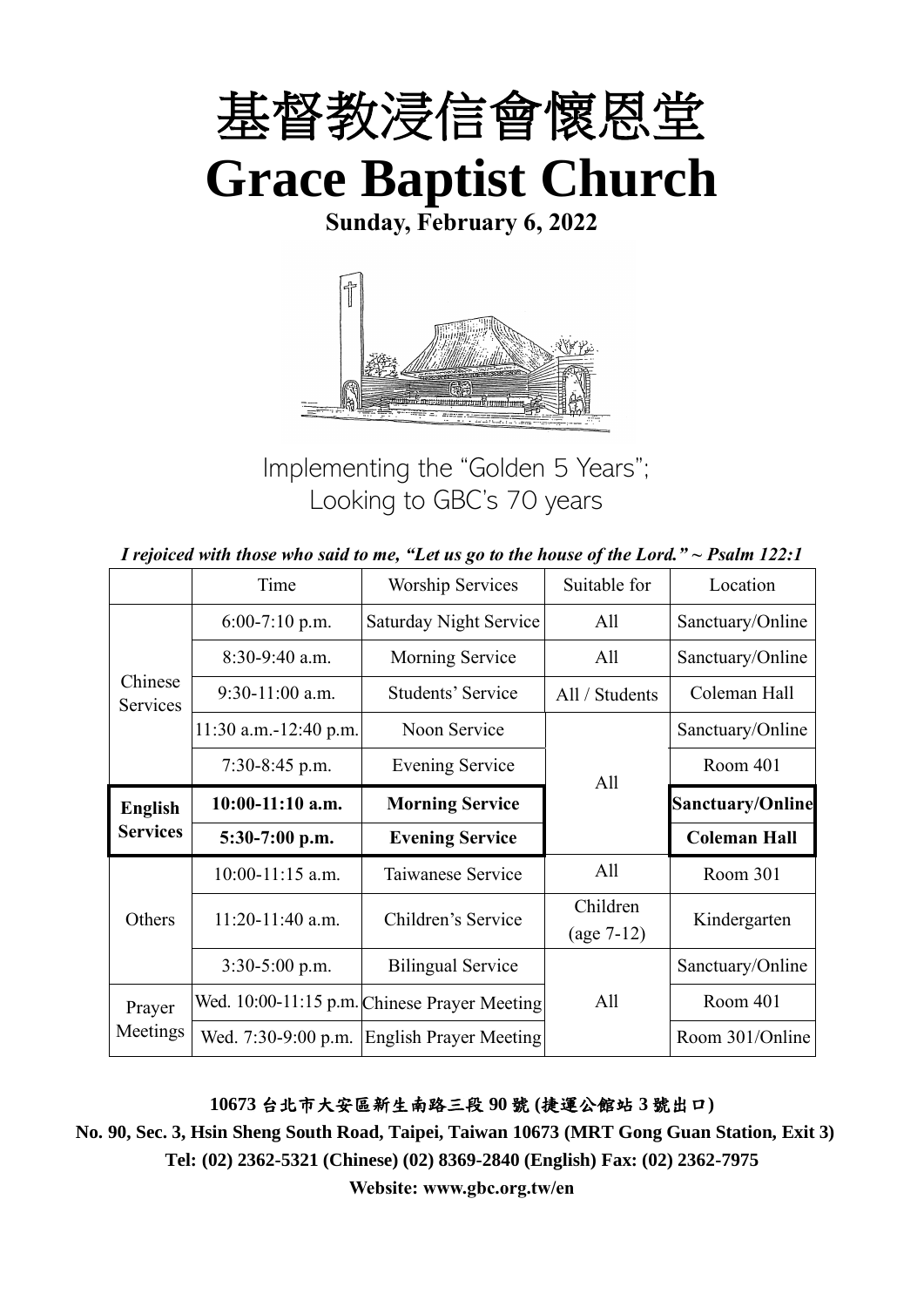|                                                          | Morning Worship Service - 10:00 a.m.<br>Sunday, February 6, 2022                                                                                                                                                            |                                                                                                                                                                                       |
|----------------------------------------------------------|-----------------------------------------------------------------------------------------------------------------------------------------------------------------------------------------------------------------------------|---------------------------------------------------------------------------------------------------------------------------------------------------------------------------------------|
| Prelude                                                  |                                                                                                                                                                                                                             | Catherine Liu                                                                                                                                                                         |
| Greeting/Prayer                                          |                                                                                                                                                                                                                             | Anne Tan                                                                                                                                                                              |
| Worship through Music<br>Pastoral Prayer                 | "Great Is Thy Faithfulness"                                                                                                                                                                                                 | Pastor Nick Brideson                                                                                                                                                                  |
| Worship through Music                                    | "Unbroken Praise"<br>"He Will Hold Me Fast"                                                                                                                                                                                 | Anne Tan                                                                                                                                                                              |
| <b>Offertory Prayer</b><br>Tithes and Offerings          |                                                                                                                                                                                                                             | Paul Han                                                                                                                                                                              |
| Doxology<br>Lord's Supper<br>Missions Offering           |                                                                                                                                                                                                                             | Pastor Kevin Wang                                                                                                                                                                     |
| Pray for Our Church                                      |                                                                                                                                                                                                                             | Minister Priscilla Liao                                                                                                                                                               |
| <b>Scripture Reading</b>                                 | Genesis 39:19-23                                                                                                                                                                                                            |                                                                                                                                                                                       |
| Message                                                  | The Pitfall of Injustice                                                                                                                                                                                                    | Pastor Nick Brideson                                                                                                                                                                  |
| <b>Response Song</b><br>Benediction                      | "Turn Your Eyes upon Jesus"                                                                                                                                                                                                 |                                                                                                                                                                                       |
| Welcome                                                  |                                                                                                                                                                                                                             |                                                                                                                                                                                       |
| Closing Song                                             | "As the Lord Is with Us"                                                                                                                                                                                                    | Anne Tan                                                                                                                                                                              |
| Postlude                                                 |                                                                                                                                                                                                                             | Catherine Liu                                                                                                                                                                         |
|                                                          | A - "Cry Room" (at the back of the Sanctuary): without child's parents there.<br>B - "Kindergarten Green Room" (enter next to GBC's back exit door): with at least one parent there.<br>Evening Worship Service – 5:30 p.m. |                                                                                                                                                                                       |
|                                                          | Sunday, February 6, 2022                                                                                                                                                                                                    |                                                                                                                                                                                       |
| Prelude                                                  |                                                                                                                                                                                                                             |                                                                                                                                                                                       |
| Prayer<br>Worship through Music<br>Greeting              | "God Is for Us"                                                                                                                                                                                                             |                                                                                                                                                                                       |
| Pastoral Prayer                                          |                                                                                                                                                                                                                             |                                                                                                                                                                                       |
| Worship through Music                                    | "How Deep the Father's Love for Us"<br>I Want to Know You'                                                                                                                                                                  |                                                                                                                                                                                       |
| <b>Offertory Prayer</b><br>Tithes and Offerings          | "My Worth Is Not in What I Own"                                                                                                                                                                                             |                                                                                                                                                                                       |
| Lord's Supper<br>Missions Offering                       |                                                                                                                                                                                                                             |                                                                                                                                                                                       |
| Pray for Our Church<br><b>Scripture Reading</b>          | Genesis 39:19-23                                                                                                                                                                                                            |                                                                                                                                                                                       |
| Message<br><b>Response Song</b><br><b>Closing Prayer</b> | The Pitfall of Injustice<br>"Blessed Assurance"                                                                                                                                                                             | Vicky Lin<br>Pastor Kevin Wang, Leader<br>Pastor Nick Brideson<br>Pastor Kevin Wang, Leader<br>Cesar Gonzalez<br>Pastor Kevin Wang<br>Minister Priscilla Liao<br>Pastor Nick Brideson |
| Welcome<br>Closing Song<br>Postlude                      | "My Worth Is Not in What I Own" Pastor Kevin Wang, Leader                                                                                                                                                                   | Vicky Lin                                                                                                                                                                             |

> *"but you will receive power when the Holy Spirit has come upon you; and you shall be My witnesses both in Jerusalem, and in all Judea and Samaria, and even to the remotest part of the earth." -* Acts 1:8 (NASB)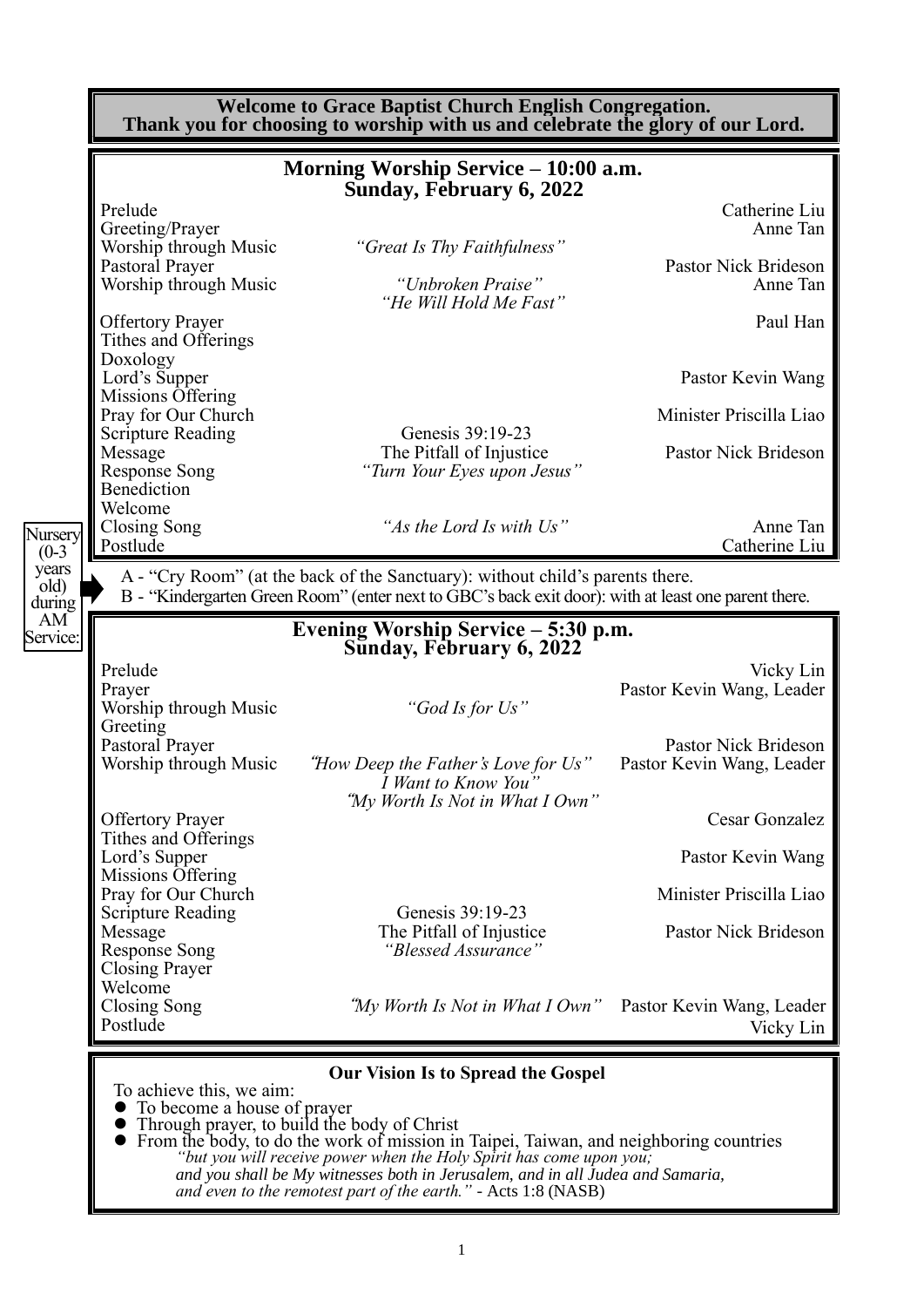# **Sermon Topic: The Pitfall of Injustice Scripture: Genesis 39:19-23**

# **Speaker: Pastor Nick Brideson February 6, 2022**

#### **Scripture: Genesis 39:19-23 (NASB)**

 $19$  Now when his master heard the words of his wife, which she spoke to him, saying, "This is what your slave did to me," his anger burned. <sup>20</sup> So Joseph's master took him and put him into the jail, the place where the king's prisoners were confined; and he was there in the jail. <sup>21</sup> But the LORD was with Joseph and extended kindness to him, and gave him favor in the sight of the chief jailer. <sup>22</sup> The chief jailer committed to Joseph's charge all the prisoners who were in the jail; so that whatever was done there, he was responsible for it. <sup>23</sup>The chief jailer did not supervise anything under Joseph 's charge because the LORD was with him; and whatever he did, the LORD made to prosper.

**Notes:**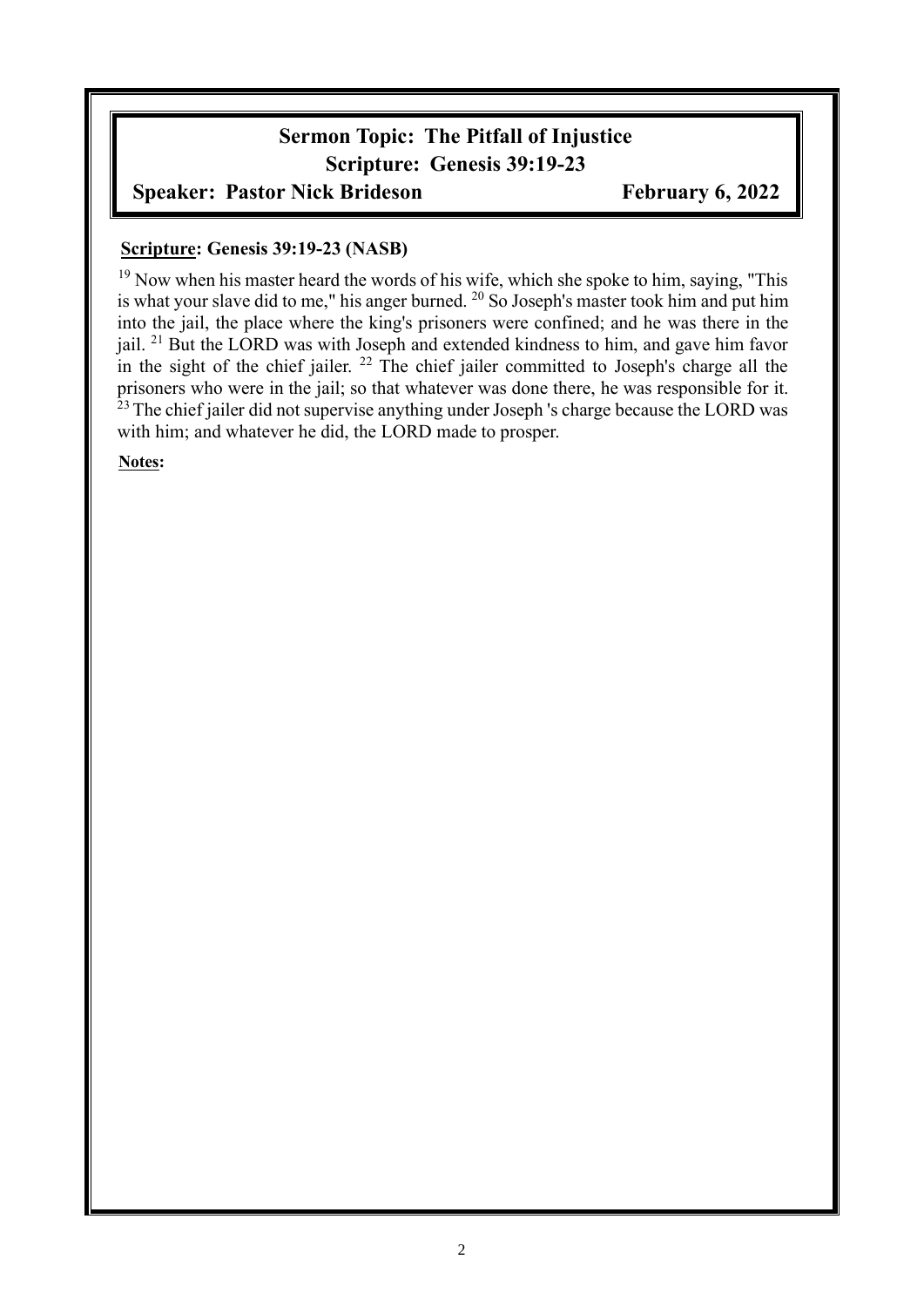# **Wednesday Night Prayer Meeting (Physical & Online)**

*"My house shall be called a house of prayer"* (Matthew 21:13)

Let us be a church of prayer!

English prayer meeting meets 7:30 to 9:00 p.m. every Wednesday in GBC Room 301. The online prayer meeting via Zoom is also available at the same time. Please join us either in GBC or online.

Send an email to ecprayerteam@gbc.org.tw if you are interested in joining the Zoom prayer meeting or if you have a prayer request.

Prayer focus for this coming Wednesday:

| 1st Week                                | 2nd Week | 3rd Week        | 4th Week | 5th Week  |
|-----------------------------------------|----------|-----------------|----------|-----------|
| Caring/Healing/Families Church Ministry |          | <b>Missions</b> | The Lost | The World |

# **Alpha Class Restarting TODAY**



Alpha is an 11-week class designed for non-Christians who are interested in learning more about Christianity. Each week we will watch a video and have discussion about topics such as: Is there more to life than this? Why should I pray or read the Bible? Who is Jesus? Alpha class members are encouraged to ask questions as they explore these important life questions.

Starting TODAY, February 6, Alpha will meet each Sunday from 11:30-12:30 in the Calvary Room (Floor 2.5 on the stairwell next to the information desk). For more information, contact Vong and Sarah Im. We look forward to meeting you!

# **Little Donkey Fellowship in February: Let Us Serve God Hand in Hand!**

The missionary couple, Sun Jinming & Tsai Xinjie (孫鏡明 & 蔡欣潔 宣教十), received God's calling to be full-time missionaries. They have been witnessing the gospel for the Lord in different cultures and places. Whether to serve alone vs. to serve as couple - how did God lead them to experience His faithful promises on their decision?

You are welcome to praise the Lord with them in the Little Donkey Fellowship from 10:00 to 12:00 a.m. this Saturday, February 12, in Room B06.

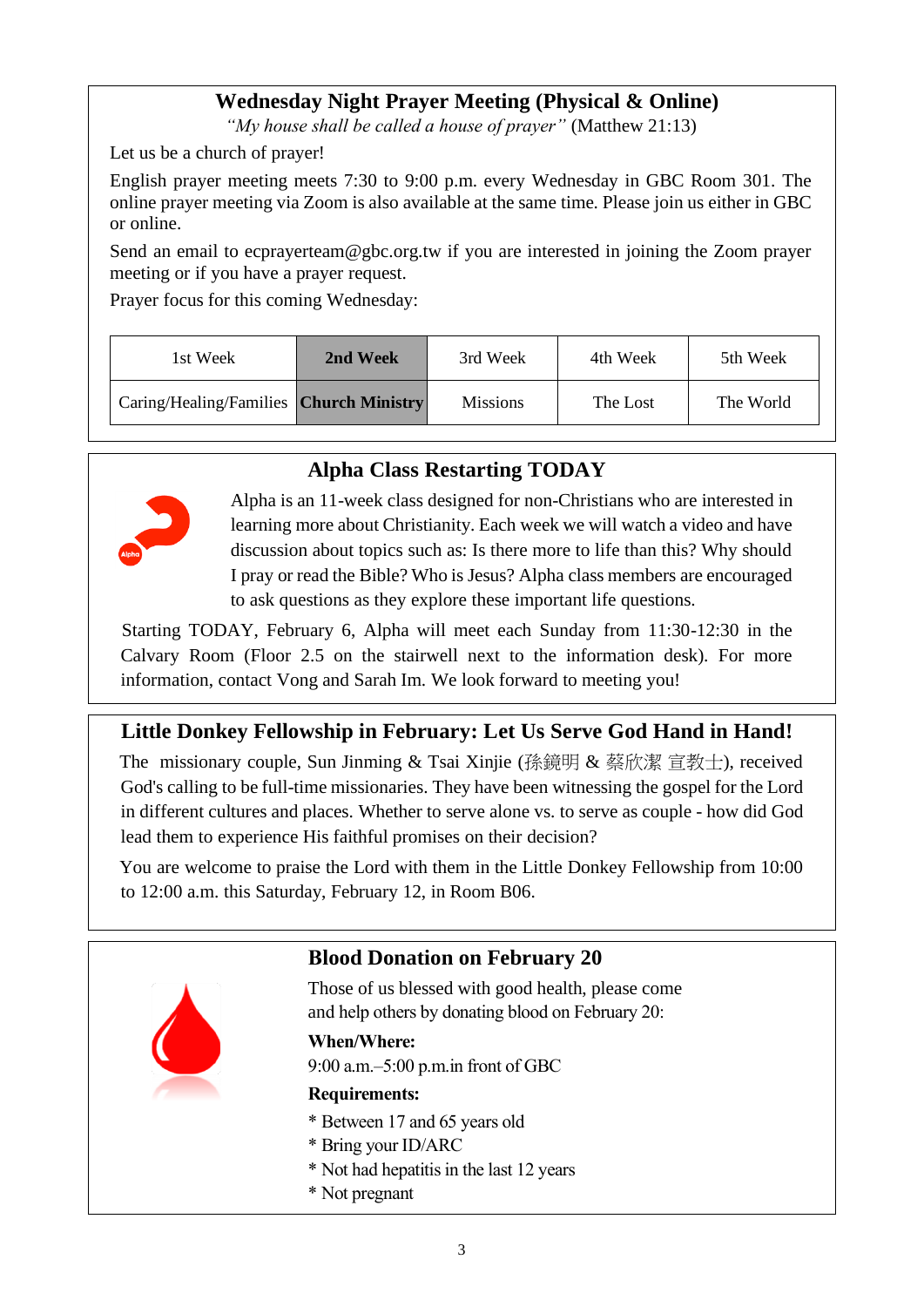#### **Location Change for Evening Service & Baptism Service February 13**

Next Sunday, February 13, the baptism service will be held at 5:30 p.m. in the Sanctuary during the Evening Service.

Please join this special service and celebrate with our new brothers and sisters in Christ. A gospel message will be shared during the service so please invite your love ones to attend and pray for their openness to the message.



Below are the people from the English Congregation who will be baptized:

#### **Ein Jun, Rylie Kirsten Lim, Rae Julianna Lim, and Tony Liao**

If you feel called to be baptized, please contact SueJenny for information at suejenny@gbc.org.tw.

### **English Congregation Changes**

................................

#### ➢ **New English Congregation Structure**

The English Congregation is now using the new structure as shown on page 5 of this bulletin.

#### ➢ **Part-Time Secretary Transition**

Sister Aline Kao will stop working as a secretary in GBC and sister Stella Cheng will replace her as English part-time secretary. Stella will work all day on Wednesdays and in the morning on Fridays.

# **Building up Christian Life**

Our classes and groups are available for people at different levels of maturity:

### **Beginning Christian Life**

➢ **Alpha** (will re-start on February 6)

This class is especially suitable for non-Christians, but anyone who wants to know more about Christianity is welcome to attend. For more information, see the notification on page 3.

#### ➢ **Christianity 101**

This 10-lesson cycle introduces the basic teachings of Christianity. Candidates for baptism must complete this class before being baptized.

#### **Maturing Christians**

➢ **Bible Studies for Life** (6 classes available at three times periods each Sunday; online class also available)

Growing in Christ is a life-long journey, and these classes help people as they follow that journey. Sunday sermons support the classes by giving background on the same subject while classes provide discussion and teaching for greater understanding.

### **Developing Leaders**

#### ➢ **Bible Interpretation**

This class is not only about reading the Bible, but how to read the Bible. Many students in the class are class or group leaders seeking to learn the Bible at a deeper level. However, non-leaders are also welcome.

**Small Groups** (different categories of small group are available)

- ➢ **Students:** For university students
- ➢ **Language/Nationality:** Uses a language other than English
- ➢ **Parenting:** Support group for parents, including single parents
- ➢ **Women:** For sisters of all ages, currently meets online only
- ➢ **General:** Currently 5 groups are open for anyone to attend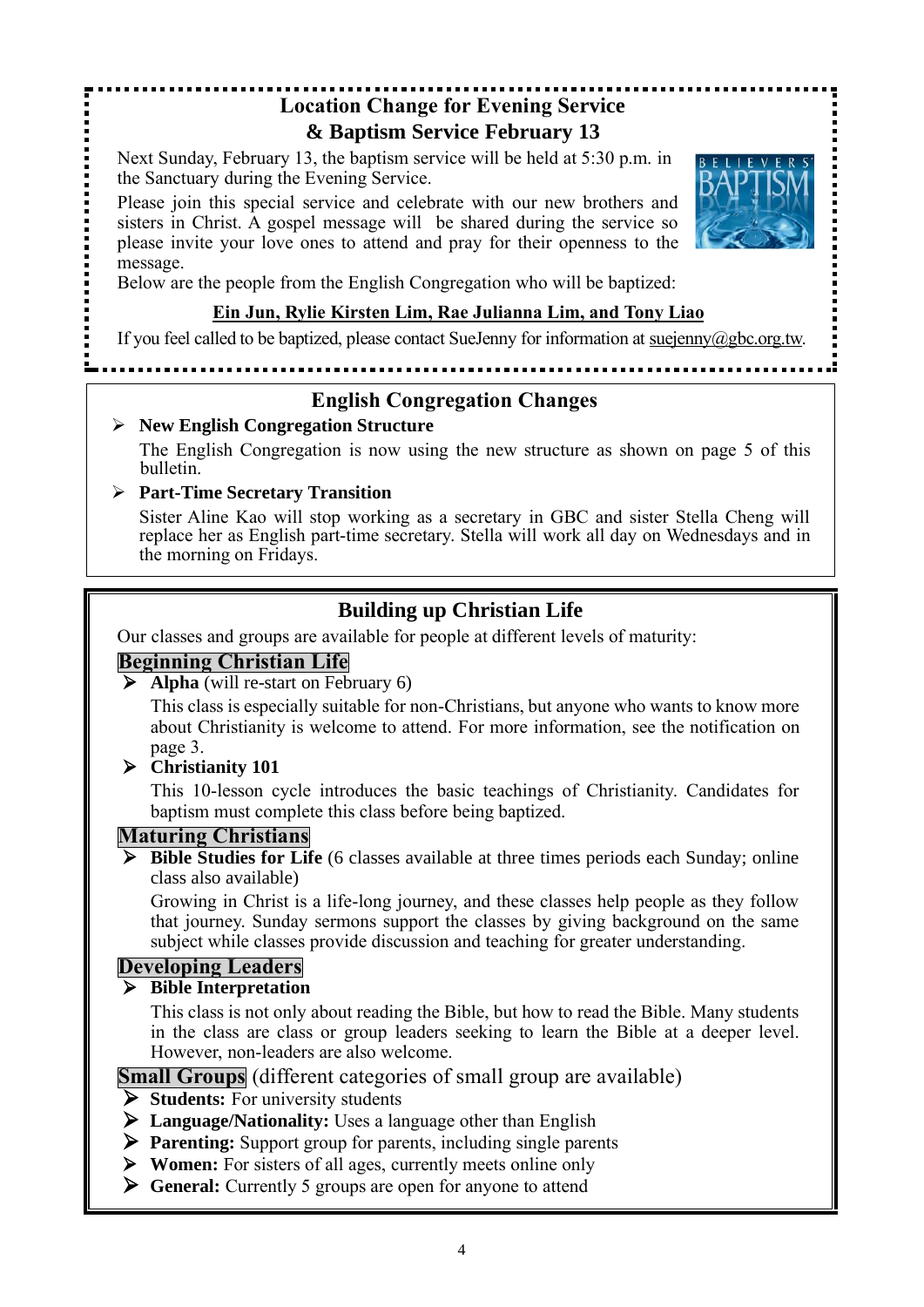# **Mabuhay Fellowship**



Today, February 6, at 2 p.m. in Basement Room B05, the Mabuhay Fellowship will have a prayer meeting. All Tagalog-speaking nationals are welcome.

The Mabuhay Fellowship comprises Filipinos aiming to share God's love and light through worship, prayer, Bible study, fellowship, gospel sharing, and other ministries.

### **Young Adults Fellowship**

Young Adults Fellowship is for young adults from the age of 20-35 to



study God's Word and fellowship together. It meets regularly on 1st and 3rd Saturdays from 4:30 to 6:00 p.m. in WanFu 22 (next to GBC building).

Contact Pastor Kevin Wang if you need more information at kevin@gbc.org.tw

| <b>English Congregation Leaders</b>                                                                                                                                                                                                                                                                                                                                                                                                                                                                                                              |                                                                                                                                                                                                                                                                                                                                                                                                                                                          |  |                                                                                                                                                                                                                                                                                                                                                                                                                                                                                                                                                                                    |                                                                                                                                                                                                                                                                                                                                                                                                                                                                                                                                                                                                                       |
|--------------------------------------------------------------------------------------------------------------------------------------------------------------------------------------------------------------------------------------------------------------------------------------------------------------------------------------------------------------------------------------------------------------------------------------------------------------------------------------------------------------------------------------------------|----------------------------------------------------------------------------------------------------------------------------------------------------------------------------------------------------------------------------------------------------------------------------------------------------------------------------------------------------------------------------------------------------------------------------------------------------------|--|------------------------------------------------------------------------------------------------------------------------------------------------------------------------------------------------------------------------------------------------------------------------------------------------------------------------------------------------------------------------------------------------------------------------------------------------------------------------------------------------------------------------------------------------------------------------------------|-----------------------------------------------------------------------------------------------------------------------------------------------------------------------------------------------------------------------------------------------------------------------------------------------------------------------------------------------------------------------------------------------------------------------------------------------------------------------------------------------------------------------------------------------------------------------------------------------------------------------|
|                                                                                                                                                                                                                                                                                                                                                                                                                                                                                                                                                  |                                                                                                                                                                                                                                                                                                                                                                                                                                                          |  | English Leading Pastor: Nick Brideson                                                                                                                                                                                                                                                                                                                                                                                                                                                                                                                                              |                                                                                                                                                                                                                                                                                                                                                                                                                                                                                                                                                                                                                       |
| <b>Pastor Nick Brideson</b><br>Minister Priscilla Liao<br>Pastor Kevin Wang                                                                                                                                                                                                                                                                                                                                                                                                                                                                      |                                                                                                                                                                                                                                                                                                                                                                                                                                                          |  |                                                                                                                                                                                                                                                                                                                                                                                                                                                                                                                                                                                    |                                                                                                                                                                                                                                                                                                                                                                                                                                                                                                                                                                                                                       |
| <b>Adult Education</b><br>Nick Brideson<br>nick@gbc.org.tw<br><b>Foreign Mission:</b><br>- Medical/Dental Team<br>Armand Lim<br>rmanlim@yahoo.com<br>- Leadership Training<br>Nick Brideson<br>nick@gbc.org.tw<br><b>Orphanage Ministry</b><br>Julie Chen<br>yuling0914@gmail.com<br>Mabuhay Fellowship<br>Ava Zamora<br>avazam@yahoo.com<br><b>Small Groups</b><br>- YungHe group<br>- Ethiopian Students Group<br>- Salt & Light<br>- NTU Conversation Group<br>- Thursday Night Bible<br><b>Study Group</b><br>- HsinChu Bible Study<br>Group | <b>Morning Greeters</b><br>Arjun Puvvala<br>nagarjuna123iict@gmail.com<br>Alltrin Dhana Raja Gopal<br>alltrin.chim99@gmail.com<br><b>Morning Fellowship Tea</b><br>Yuri Shih<br>yuchen phone@hotmail.com<br><b>Evening Greeters</b><br>Vicky Kuo<br>asiaglobe999@gmail.com<br><b>Evening Fellowship Tea/</b><br><b>Baptism Celebration</b><br><b>Fellowship</b><br>Michelle Cheng<br>yealincheng@yahoo.com<br><b>Baptism Support</b><br>aline@gbc.org.tw |  | <b>Cry Room Children's Care</b><br>Joanne Pan<br>f65027.tw@yahoo.com.tw<br>Preschool<br>Joanna Peng<br>Joanna1285@gmail.com<br><b>AWANA Spark Group</b><br>Crystal Turner<br>elisayeh@yahoo.com<br><b>AWANA T&amp;T Group</b><br>Ming Lai<br>minglai88@gmail.com<br><b>Prayer Ministry</b><br>Priscilla Liao<br>$priscilla(\partial gbc.org.tw)$<br><b>Hospital Visitation</b><br>Amanda Lou<br>lou.amanda@gmail.com<br><b>Celebrate Recovery</b><br>Priscilla Liao<br>priscilla@gbc.org.tw<br><b>Taiwan Mission:</b><br>- TaiTung Team<br>Cherrie Gow Lim<br>$cvgow(a)$ yahoo.com | <b>Green Room Children's Care</b><br>Pastor Kevin Wang<br>kevin@gbc.org.tw<br><b>Morning Music Worship</b><br>Cherrie Gow Lim<br>cvgow@yahoo.com<br><b>Morning Multimedia</b><br>Vicky Lin<br>gbcmorningmedia@gmail.com<br><b>Adult Choir</b><br><b>Hand Bell Choir</b><br>Juliet Jao<br>lenyinjao@gmail.com<br><b>Hallel Singers</b><br>Cherrie Gow Lim<br>cvgow@yahoo.com<br><b>Evening Music Team</b><br>Alex Chen<br>gbceworshipteam@gmail.com<br><b>Evening Multimedia</b><br><b>Grant Burgess</b><br>grantburgess@live.co.za<br><b>Trinity Youth</b><br>(Grades $7$ to $12$ )<br>Kevin Wang<br>kevin@gbc.org.tw |
|                                                                                                                                                                                                                                                                                                                                                                                                                                                                                                                                                  |                                                                                                                                                                                                                                                                                                                                                                                                                                                          |  | <b>Foreign Mission:</b><br>- VBS Team<br>Priscilla Liao<br>$priscilla(\partial gbc.org.tw)$<br><b>Small Groups</b><br>- Parenting Group<br>- Sisters Group<br><b>NanGang Group</b><br><b>Hospital Visitation</b>                                                                                                                                                                                                                                                                                                                                                                   | <b>Young Adults Fellowship</b><br>Kevin Wang<br>kevin@gbc.org.tw<br>Small Groups<br><b>International Students Group</b><br><b>Crown of Beauty</b>                                                                                                                                                                                                                                                                                                                                                                                                                                                                     |
| <b>Secretarial staff</b>                                                                                                                                                                                                                                                                                                                                                                                                                                                                                                                         |                                                                                                                                                                                                                                                                                                                                                                                                                                                          |  | Deacon                                                                                                                                                                                                                                                                                                                                                                                                                                                                                                                                                                             | <b>Alternate Deacon</b>                                                                                                                                                                                                                                                                                                                                                                                                                                                                                                                                                                                               |
| SueJenny Hsu                                                                                                                                                                                                                                                                                                                                                                                                                                                                                                                                     | Stella Cheng (part-time)                                                                                                                                                                                                                                                                                                                                                                                                                                 |  | Yuri Shih                                                                                                                                                                                                                                                                                                                                                                                                                                                                                                                                                                          | <b>Timothy Meesala</b>                                                                                                                                                                                                                                                                                                                                                                                                                                                                                                                                                                                                |
| suejenny@gbc.org.tw                                                                                                                                                                                                                                                                                                                                                                                                                                                                                                                              | stella@gbc.org.tw<br>yuchen phone@hotmail.com                                                                                                                                                                                                                                                                                                                                                                                                            |  |                                                                                                                                                                                                                                                                                                                                                                                                                                                                                                                                                                                    | yedukondaluster@gmail.com                                                                                                                                                                                                                                                                                                                                                                                                                                                                                                                                                                                             |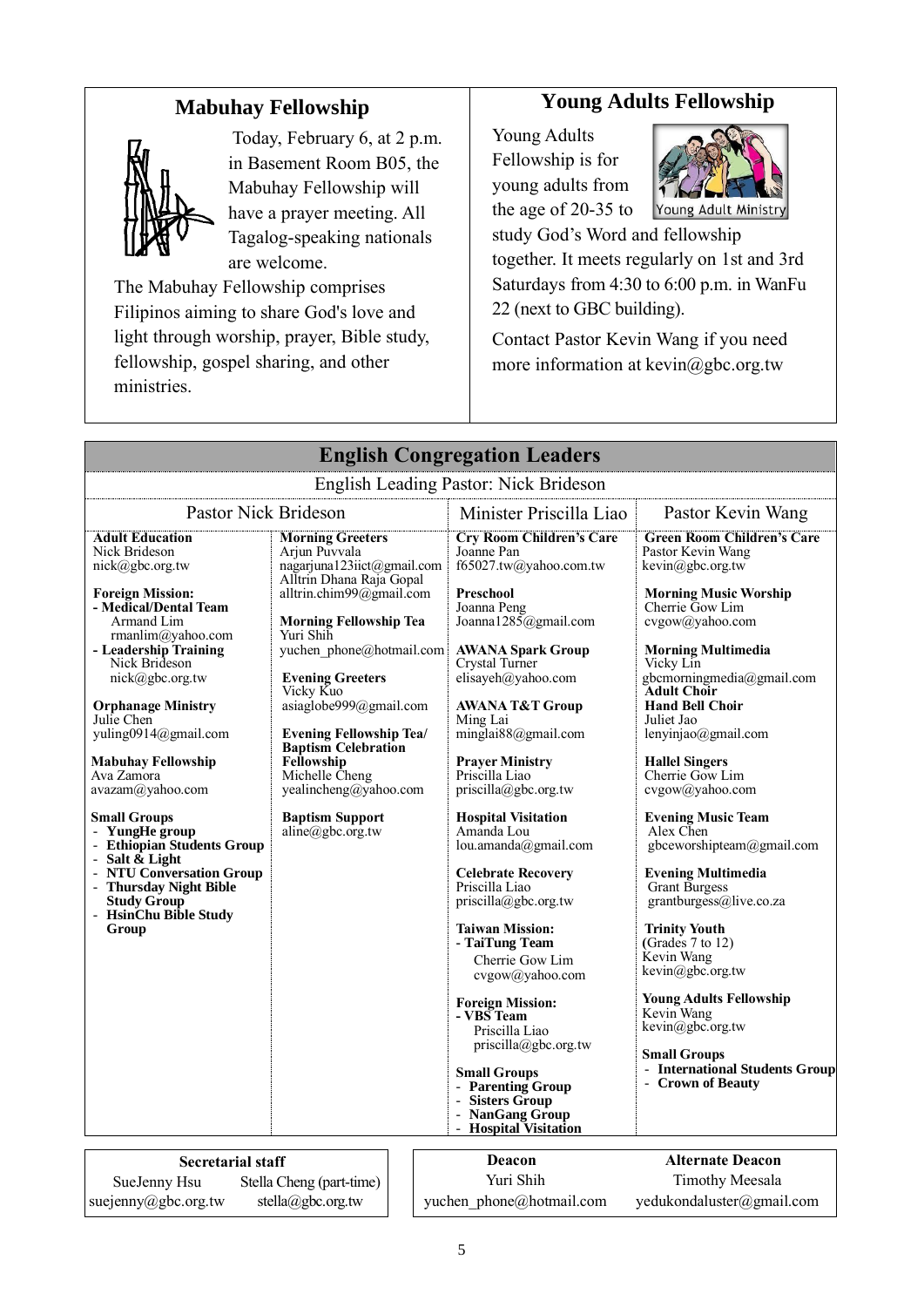| $\star\star$ Sunday School Information - Join the class directly $\star\star$ |                                                                                                                                                        |                                                   |  |  |
|-------------------------------------------------------------------------------|--------------------------------------------------------------------------------------------------------------------------------------------------------|---------------------------------------------------|--|--|
| <b>Class</b>                                                                  |                                                                                                                                                        | Time & Room                                       |  |  |
| <b>Beginning Christian Life</b>                                               |                                                                                                                                                        |                                                   |  |  |
| $Alpha$ – new and non-Christians                                              | $11:30$ a.m.                                                                                                                                           | <b>Calvary Room</b>                               |  |  |
| Christianity 101 - required for baptism                                       | 11:30 a.m.                                                                                                                                             | <b>Mount of Olives</b>                            |  |  |
| <b>Maturing Christians</b>                                                    |                                                                                                                                                        |                                                   |  |  |
| <b>Bible Studies for Life</b>                                                 | $11:30$ a.m. classes:<br>- Room B04<br>- Room B05<br>- WanFu 22 A<br>- WanFu 22 C<br>$2:30$ p.m. class:<br>$-$ Room 305<br>$4:00$ p.m. class (Online): | - Contact Aline for information: aline@gbc.org.tw |  |  |
| <b>Developing Leaders</b>                                                     |                                                                                                                                                        |                                                   |  |  |
| <b>Bible Interpretation</b>                                                   | $2:00 - 3:15$ p.m.                                                                                                                                     | Room 402                                          |  |  |
| <b>Youth: Grade 7 and above</b>                                               |                                                                                                                                                        |                                                   |  |  |
| <b>Bible Studies for Life</b>                                                 | $11:45$ a.m. $-12:45$ p.m.                                                                                                                             | Room 405                                          |  |  |
| <b>Children</b>                                                               |                                                                                                                                                        |                                                   |  |  |
| Nursery - Age 3 and under                                                     | $9:50$ a.m. $-11:15$ a.m.                                                                                                                              | Kindergarten Green Room                           |  |  |
| Preschool - Age 3 to 5                                                        | $11:40$ a.m. $-12:40$ p.m.                                                                                                                             | Room 403                                          |  |  |
| AWANA - Kindergarten $(\pm \mathcal{H})$ to Grade 6                           | $11:30$ a.m. $-1:00$ p.m.                                                                                                                              | Rooms 401/404                                     |  |  |

| $\star \star$ Fellowships – Join a fellowship directly $\star \star$ |                                                              |            |  |
|----------------------------------------------------------------------|--------------------------------------------------------------|------------|--|
| Fellowship                                                           | Time                                                         | Location   |  |
| Mabuhay                                                              | Sundays 2:00 - 4:00 p.m.                                     | <b>B05</b> |  |
| Young Adults $(20 - 35 \text{ y.o.})$                                | $1^{\text{st}}$ & 3 <sup>rd</sup> Saturdays 4:30 - 6:00 p.m. | WanFu 22   |  |

| $\star\star$ Small Groups – Contact the leader to join $\star\star$                                                                          |                                                                              |                                                           |                                                          |          |  |
|----------------------------------------------------------------------------------------------------------------------------------------------|------------------------------------------------------------------------------|-----------------------------------------------------------|----------------------------------------------------------|----------|--|
| <b>Type</b>                                                                                                                                  | <b>Name</b>                                                                  | Day/Time                                                  | <b>Location/Contact Emails</b>                           |          |  |
| Students                                                                                                                                     | NTU Friday English<br><b>Conversation Group</b>                              | Friday<br>$12:20 - 1:10$ pm                               | NTU<br>roytreur@gmail.com                                | On break |  |
|                                                                                                                                              | <b>International Students Group</b>                                          | Friday<br>$7:30 - 9:00$ pm                                | WanFu 22A<br>cesaledro57@gmail.com                       |          |  |
| Language/<br>Nationality                                                                                                                     | <b>Ethiopian Students Group</b>                                              | Sunday<br>$7:00 - 9:00$ pm                                | Room 307<br>abex98@gmail.com                             |          |  |
| Parenting                                                                                                                                    | Parenting Group                                                              | $2nd$ & 4 <sup>th</sup> Sunday<br>$11:30$ am - $12:30$ pm | GBC Room 402<br>rod syverson@hotmail.com                 |          |  |
| Women                                                                                                                                        | Sisters Small Group (Online)                                                 | Thursday<br>$7:30 - 9:00$ pm                              | joeym.vanderwerf@gmail.com                               |          |  |
|                                                                                                                                              | Salt & Light                                                                 | Sunday<br>$1:30 - 3:00$ pm                                | <b>GBC Mount of Olives Room</b><br>123456789nc@gmail.com |          |  |
| Crown of Beauty                                                                                                                              |                                                                              | Saturday<br>$2:00 - 4:00$ pm                              | GBC Mount of Olives Room<br>clemence4261@gmail.com       |          |  |
| General                                                                                                                                      | Thursday Night Bible<br>Study Group (Online)                                 | Thursday<br>$7:30 - 9:00$ pm                              | GBC Room 301<br>rod syverson@hotmail.com                 |          |  |
| YungHe Bible Study Group                                                                                                                     |                                                                              | Friday<br>$7:30 - 9:00 \text{ pm}$                        | YungHe<br>yedukondaluster@gmail.com                      |          |  |
|                                                                                                                                              | HsinChu Bible Study Group                                                    | Friday<br>$7:30 - 8:45$ pm                                | HsinChu<br>rmanlim@yahoo.com                             |          |  |
| Ministry                                                                                                                                     | Near GBC<br>Thursday<br><b>Hospital Visitation Group</b><br>$1:30 - 2:30$ pm |                                                           | On break<br>lou.amanda@gmail.com                         |          |  |
| Due to the COVID-19 situation, not all the small groups have been opened.<br>To join or for information, contact the teacher by email above. |                                                                              |                                                           |                                                          |          |  |